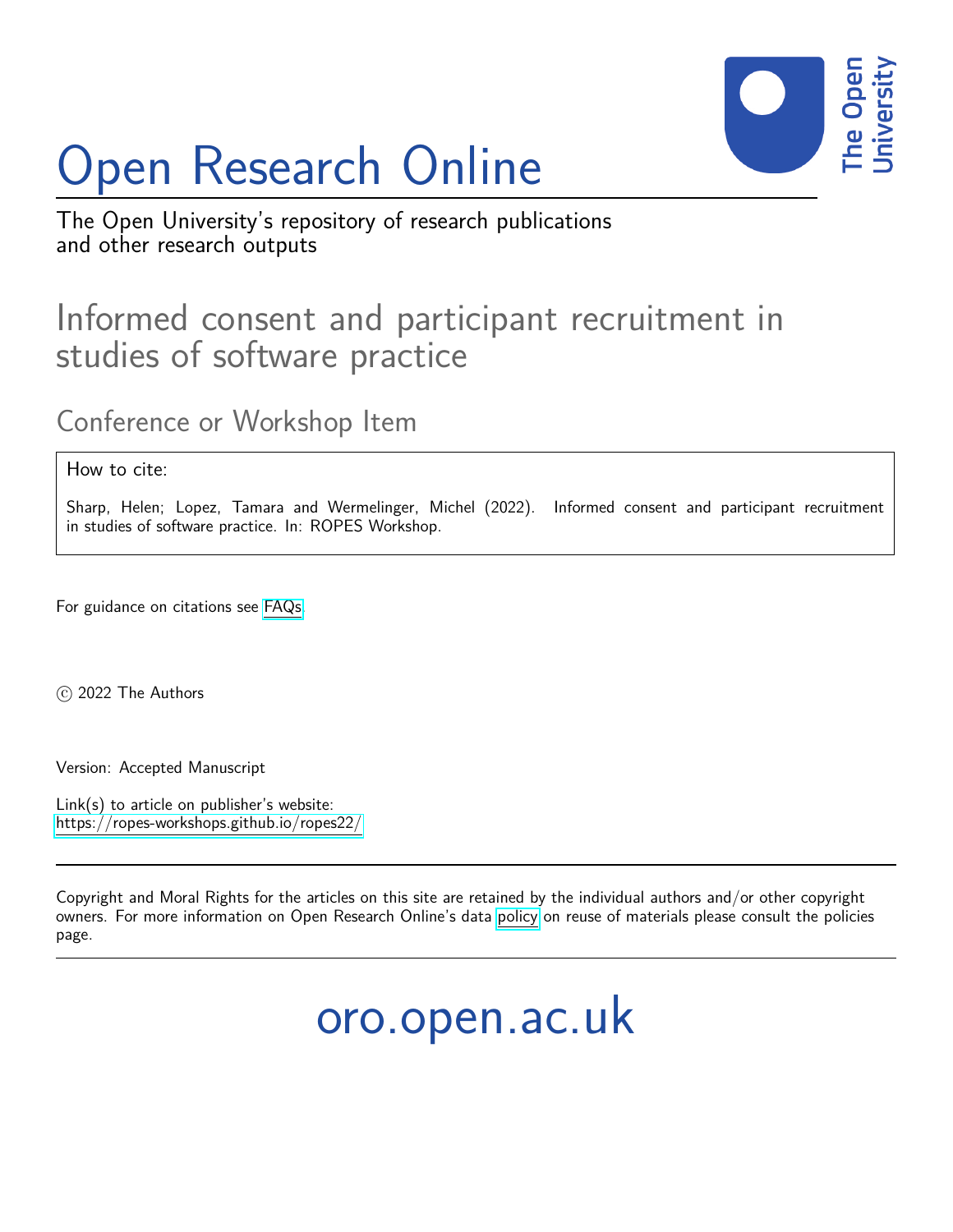## Informed consent and participant recruitment in studies of software practice

Helen Sharp *School of Computing and Communications The Open University Milton Keynes, UK* helen.sharp@open.ac.uk

Tamara Lopez *School of Computing and Communications The Open University Milton Keynes, UK* tamara.lopez@open.ac.uk

Michel Wermelinger *School of Computing and Communications The Open University Milton Keynes, UK* michel.wermelinger@open.ac.uk

*Abstract***—All empirical software engineering studies require informed consent from participants. In this paper we explore issues we have faced around the need for informed consent for qualitative studies in organisational settings, and the effect they have on participant recruitment and engagement. These issues are: the "chicken and egg" of study design and data collection; the nature of data being collected; the difference between requirements gathering and research data collection; benefits and coercion; and participant reluctance and uncertainty.**

#### *Keywords—qualitative studies, workplace studies, ethics*

#### I. INTRODUCTION

Establishing an ethical and professional relationship between researchers and their participants is of paramount importance. This ensures trust, mutual co-operation and ultimately a more valuable set of research results. Part of this process involves making sure that participants understand the purpose of the data gathering and how the data will be used, and that they feel comfortable participating without coercion or undue pressure. This requirement is often fulfilled via an informed consent form, which must be signed or somehow acknowledged by the participant. For example, this information may be included at the start of an online survey where participants are asked to check a box to confirm agreement that their data may be used for the stated research; in a face-to-face interview this may take the form of a sheet of paper that interviewees are asked to sign. In many countries, studies involving human participants need to be approved by ethics committees, and before such approval can be given the study must be designed and suitable informed consent provisions stated. These committees often do not include members from the software engineering discipline.

This paper discusses issues around informed consent and ethical approvals which, in our experience, have impacted on participant engagement and recruitment. The studies concerned are qualitative, in situ studies of software practitioners and usually involve interviews, observation, and artefact analysis. Access to participants is usually gained through a gatekeeper within the organisation, although individual participants can choose to take part or not. The studies we draw on span many years and their purpose has varied from process issues [4, 6] to remote working within teams [1], and from security questions [5] to UX concerns [7]. Often the end goal is to improve support for software development including new tools and processes. Some of these issues are echoed in literature pertaining to ethnographic studies more broadly [2] but they have not been discussed in the context of software organisations.

To illustrate the issues, we begin with an account of an ongoing project with a large commercial company. This

account illustrates the five issues which are described in more detail in the next section: (1) the "chicken and egg" of data collection; (2) the distinction between personal data or beliefs and "facts"; (3) the belief that data collection is no more than requirements gathering; (4) concerns around coercion; and (5) participant reluctance.

#### *A. An example study*

The purpose of the overall project is to enhance an existing research prototype for use by the company in their mainstream software production. An agreement between the university and the company has been signed and this includes NDA (nondisclosure) provisions. The research design has three stages: an initial phase to understand current working practices; a technically-focused phase to develop and enhance the existing prototype; and an evaluation phase in which developers will use the tool in their daily work. The first and third phases rely on participant engagement from developers within the company; we are currently focusing on the first phase.

In order to design data gathering in detail, we must meet with gatekeepers in the organisation so they can indicate the kind of engagement we can expect (e.g. interview, observation, or survey) and identify potential participants. In these meetings we have covered a number of areas including the prototype and its goals, and existing workflows where the modified tool may be used. Through these conversations, various types of information have been exchanged. For example, facts about the development process such as lists of tools currently in use by the teams and their interface details such as what does a green flag and a red flag mean, but also individual perspectives such as how workflow processes are managed in practice. This latter data set may be viewed as personal data rather than facts [issue 2], and according to our university's ethics process it cannot be used in our research because there is no informed consent with individuals in place [issue 1]. Moreover our gatekeepers have observed that no informed consent is needed because we are collecting requirements for the new tool rather than seeking personal data [issue 3]. Initial discussions suggest that the introduction of formal consent procedures may result in participant reluctance [issue 5] because of this confusion with requirements gathering, but we know that we have already heard personal viewpoints which are relevant to our research, and these need to be protected by informed consent. The primary benefit of the research from our point of view is the integration of our prototype into the company's workflows, and the primary benefit from the organisation's point of view is improved development quality. Our ethics committee have raised concerns that participants may be coerced into taking part because the main benefit is to the employer and not to the individual [issue 4].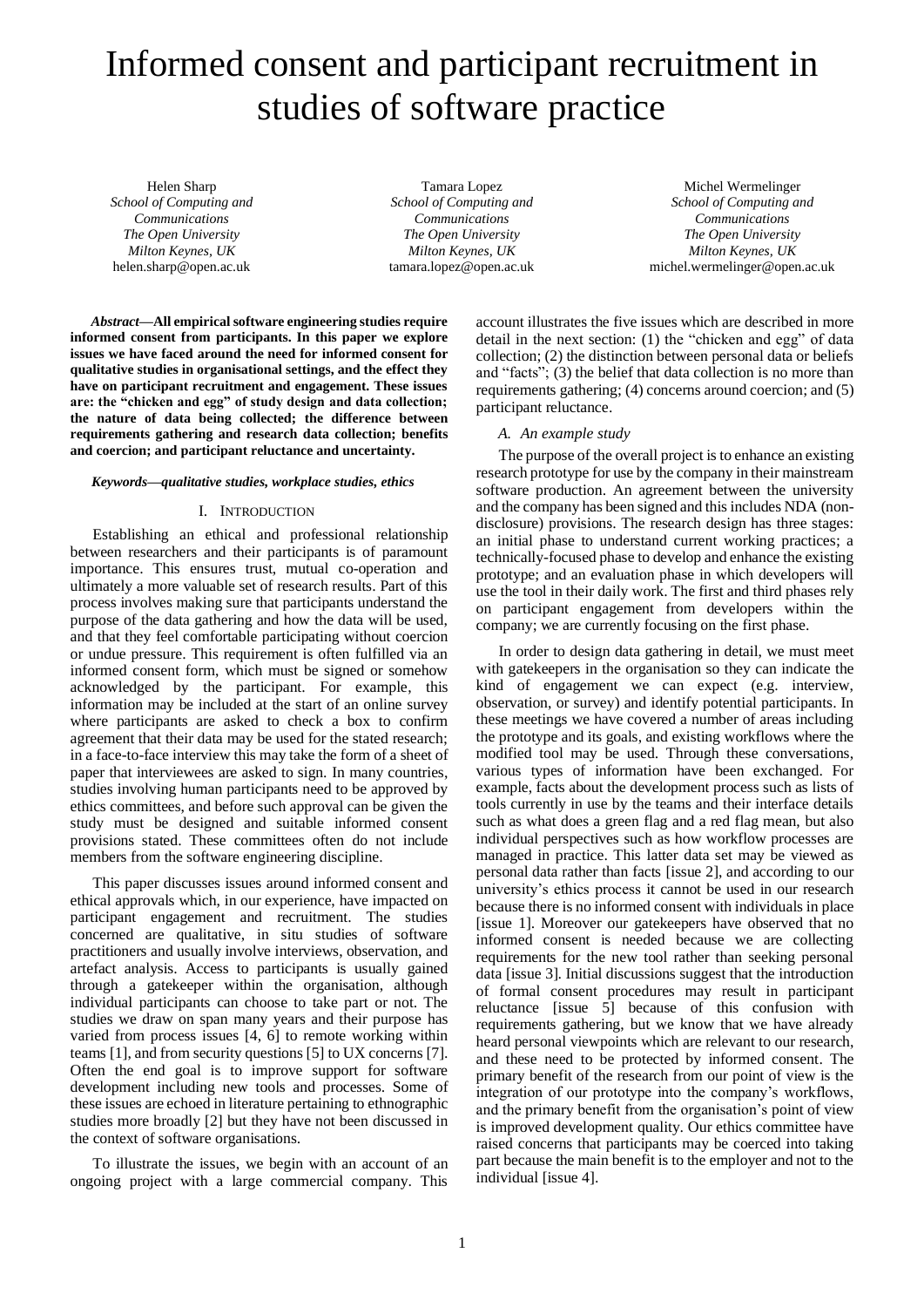#### II. ISSUES AFFECTING PARTICIPANT RECRUITMENT AND ENGAGEMENT

The following issues related to informed consent and ethical approvals have arisen in multiple projects. It is difficult to determine whether any of these issues have directly prevented any studies from going ahead, but they have shaped relationships and hence study designs. Each organisational engagement requires negotiation and discussion, including matters of access, data protection and informed consent:

- *The "chicken and egg" of study design and data collection*. When engaging with an organisation for research purposes there are several stages. The earlier stages may involve a range of meetings and interviews to explore the context and to decide on participant access and detailed data collection design. Without a detailed study design it is difficult to obtain approval from the ethics committee and so during the course of these earlier meetings, informed consent is usually not in place. Discussions in these earlier stages often bleeds into data collection, but without informed consent in place that information cannot be used as research data. In past projects we have overcome this through member checking and verification activities once informed consent is in place.
- *The different types of data being collected.* In particular, does informed consent cover all types of information? For example do "facts" (except personal details) need to be covered by informed consent? In the project described above some of the information gathered relates to what various interface symbols mean. Is this research data and hence require informed consent? In our observational studies it is common to take photographs of work being undertaken in context. This may lead to individuals being included in a photograph, e.g. of a large open plan environment, who are not directly involved in the research project. In this context getting informed consent from everyone in the photograph would have been impractical, yet our strict ethics committee rules preclude explicit use of that photograph as research data, or in reports to illustrate the context of our participants' work. The notion of personal data being "information that relates to an identified or identifiable individual" [3] is problematic in qualitative studies where, arguably, even program code can be traced back to the originator.
- *The difference between requirements gathering and research data collection*. Software developers are familiar with requirements gathering and the need to collect information through interviews and other interactions. Indeed, user-centred design emphasises the importance of understanding users and their context as part of product development. So even when tool development is not the central goal of a study, data collection appears similar to requirements gathering. Informed consent between individuals providing and collecting data is not usually required when the goal is requirements gathering for tool development. This can lead to uncertainty for potential participants and gatekeepers: why is consent needed for sharing our requirements?
- *Benefit and coercion*. Participants need an incentive to take part in a study, i.e. there needs to be a perceived

benefit to them. In the studies considered by this paper, the benefit from taking part is more easily perceived as a benefit to the organisation rather than to the individual. In addition participants are approached through an organisational gatekeeper, and the distinction between benefit and coercion (where the organisation's persuasion of individuals to take part is seen as pressure) can become confused. In a previous project, our gatekeepers were very open about this: they introduced the research project to the whole company and asked individuals to volunteer directly to us. While the gatekeepers supported involvement, the decision was explicitly left to individuals. In other studies we have used a combination of gatekeeper introductions and direct contact from the researchers, but participants usually want to know that research sessions will run in the organisation's time rather than their own and that requires management support.

• *Participant reluctance and uncertainty*. Any of the above issues can affect participant recruitment and engagement. If the informed consent process is seen as too heavy-handed then participants may be nervous. In many cases we have not used written informed consent but have audio-recorded verbal agreement to informed consent statements on the advice of our gatekeepers. Having an NDA in place can help with participant recruitment and engagement because participants feel less concerned about sharing confidential organisational information. However, informed consent is even more important if opinions about confidential information are shared. If the value of the project is tool development and hence data collection is primarily requirements gathering, then why is informed consent required? These concerns can be resolved through discussion, but we have found that balancing expectations between our collaborators' cultures, research ethics and study design considerations can be challenging.

#### III. WORKSHOP CONTRIBUTION

The need to treat participants with appropriate respect, to protect them from any potential harm and to secure their data from unauthorised access is paramount. To do this requires appropriate informed consent but in practice, it is not always straightforward. This short paper presents participant recruitment and engagement issues related to informed consent in qualitative studies of software practice. These issues have arisen in studies taking place within an organisational context that require gatekeeper access to professional software engineers. Although issues around consent have not prevented research from continuing, they have caused overhead and delay, and have persisted across different studies and contexts, and over a significant timespan. At the workshop we would like to share these experiences, and discuss others' approaches and suggestions for how best to tackle issues around consent: how best to negotiate with collaborators, how best to account for consent in the ethics approval process, and how to work with committees who are not generally drawn from the software engineering domain.

#### ACKNOWLEDGEMENT

The work was partially supported by UKRI/EPSRC (EP/R013144/1 and EP/T017465/1), NCSC, and ABC Ltd.